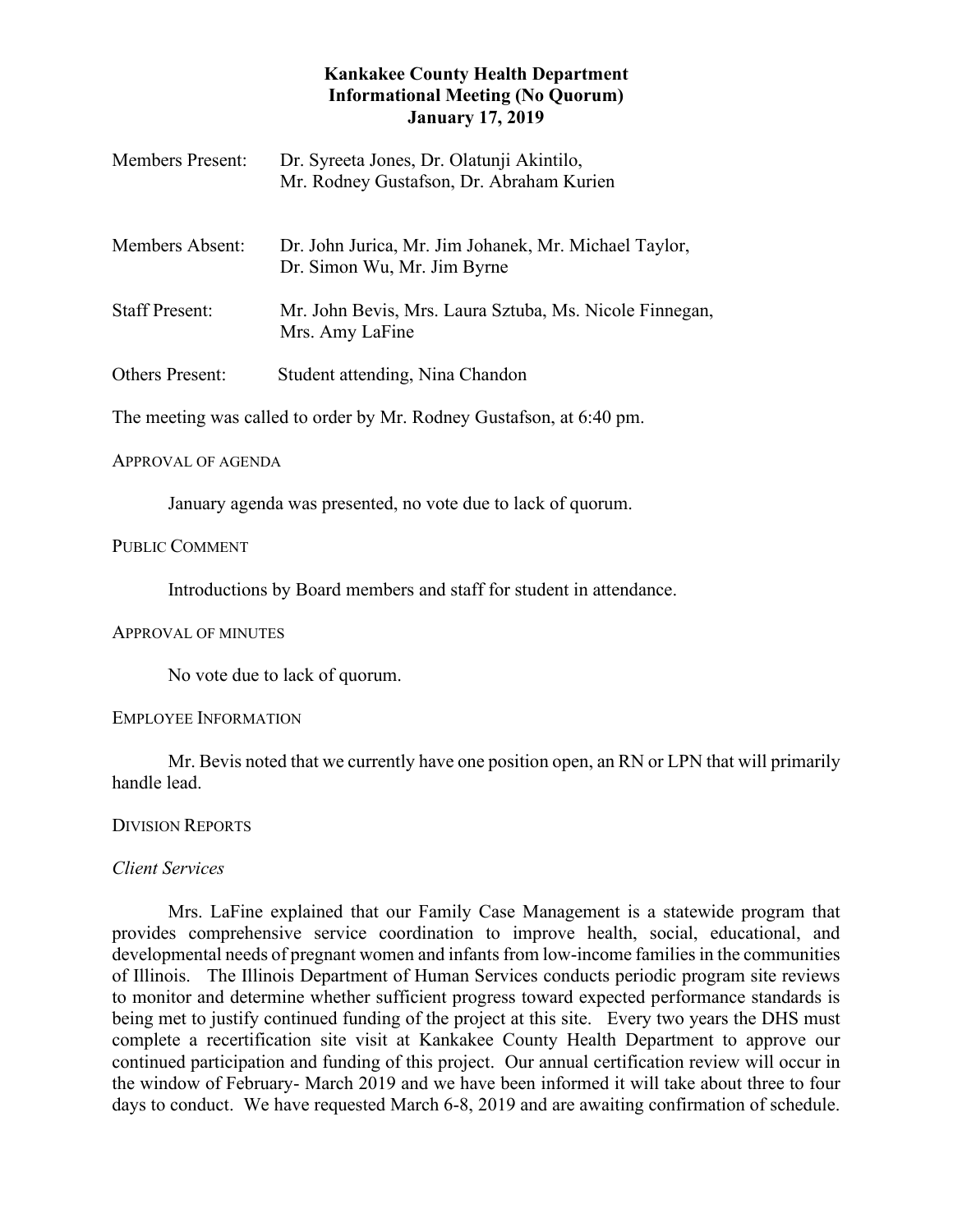In the past, KCHD has met and exceeded the targeted case load set for this project at this agency.

## *Environmental Health*

Last month, Mr. Wojnowski announced we were starting risk based food inspections. So far, they have done thirty restaurant inspections. These are taking longer because they have to learn this new risk based process in which they sit down and interview the manager. One of the new things being introduced is the employee sick awareness form. If employees are sick, managers must describe what they will be doing to prevent the spread of illness. They also must have a diarrhea and vomit kit onsite as well as a certified food safety training plan when dealing with allergens and how to accommodate for that within their menu. There are also thermal labels, which show temperatures are hot enough for equipment washing, in addition to adding handwashing signs. Another thing Environmental Health has done, is create a compliance binder to give to restaurants. The focus is looking at how restaurants receive, store, and prepare food, as well as what steps are taken with food after preparation. The process has been very educational and we will continue to work with the managers to get them caught up as they are learning the process also.

# *Health Promotion/Community Outreach and Planning*

Mrs. Sztuba passed out the KCHD Strategic Plan, explaining that it took a lot of time to get to this point and come up with strategies and objectives to implement this plan. She also explained that during our Administrative meeting we identified people within our organization who will be assigned to specific roles to carry out this plan.

Mrs. Sztuba also spoke about Trauma Adverse childhood and how it can manifest into psychosocial trauma that affects their physical body. This program has a lot of research on how to identify traumas and provide intervention. We are very fortunate to have a partnership with Pledge For Life and to have this opportunity to be one out of ten in the Country chosen to work on this transformational project in which we can take the next steps and come together to develop a program that will help educated the community on trauma.

### ADMINISTRATIVE REPORTS

## *Financial Status*

Mr. Bevis announced that we currently have money that is going back into the November budget, including six grants that have not been approved yet for the County of Kankakee. He explained that we don't receive the money until everything has been approved because we have one grant still pending. We also still have food licenses trickling in. We are currently owed 195,870.93 by the state. We are not comfortable saying that we will receive it all in January and we cannot put it back into this year's budget unless we get it by the end of January so we may have to put it into next year's budget. We are currently at 8.33% of the year and total revenue is at 4.34% of money received and 6.98% expenses.

Mr. Bevis explained that we spoke with Tom at First American Bank and he explained the mechanisms we currently have in place for many investment options. We are trying to schedule a meeting with him in upcoming months to present to the Board regarding this matter.